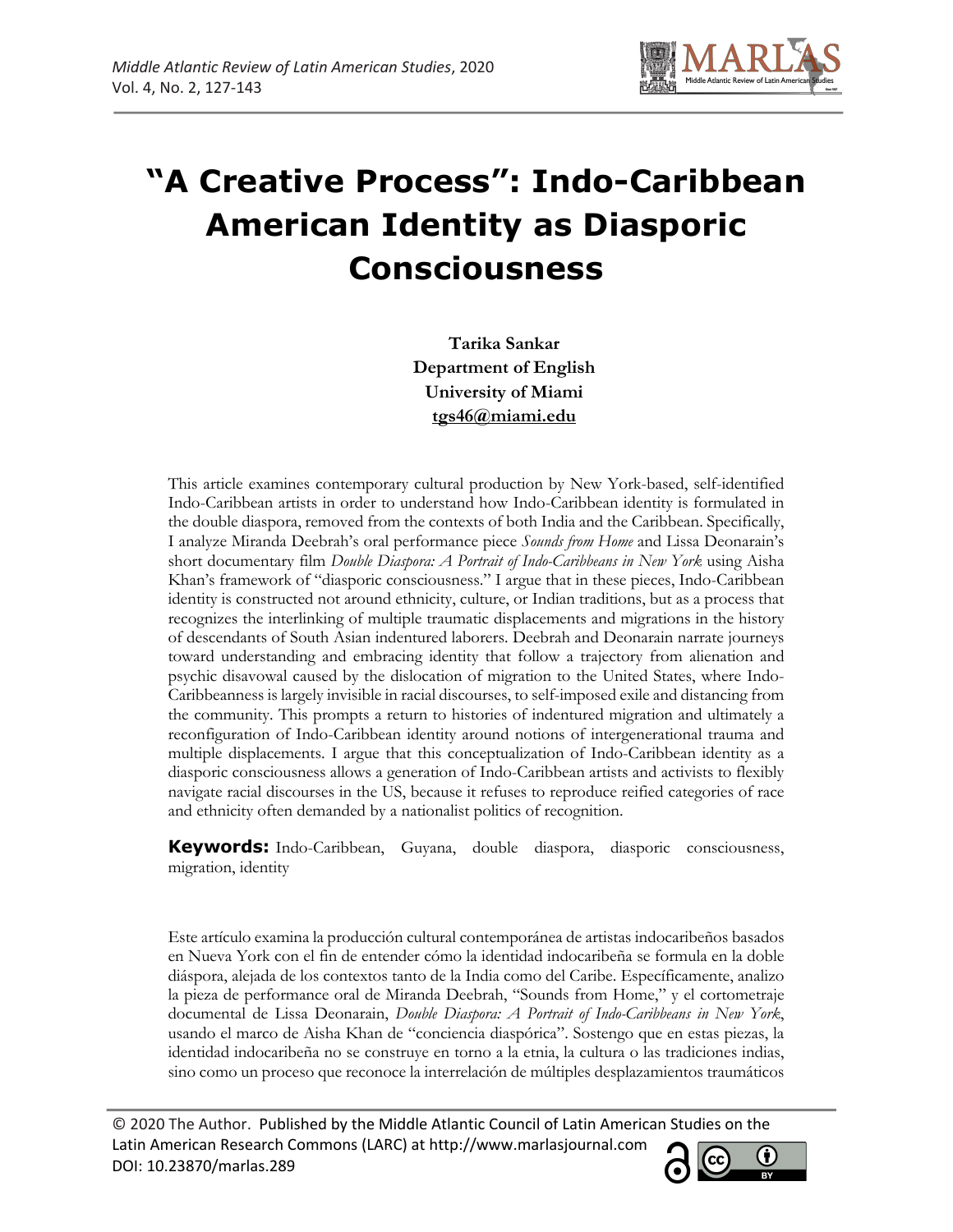y migraciones en la historia de los descendientes de los trabajadores no abonados del sur asiático. Deebrah y Deonarain narran viajes hacia la comprensión y la aceptación de la identidad que siguen una trayectoria desde la alienación y la negación psíquica causada por la dislocación de la migración a los Estados Unidos, donde el indocaribeñismo es en gran medida invisible en los discursos raciales, al exilio autoimpuesto y al distanciamiento de la comunidad, lo que provoca un regreso a las historias de la migración de mano de obra no abonada y, en última instancia, una reconfiguración de la identidad indocaribeña en torno a las nociones de trauma intergeneracional y múltiples desplazamientos. Sostengo que esta conceptualización de la identidad indocaribeña como una conciencia diaspórica permite a una generación de artistas y activistas indocaribeños navegar con flexibilidad los discursos raciales en los Estados Unidos al negarse a reproducir categorías reificadas de raza y etnia a menudo exigidas por una política nacionalista de reconocimiento.

**Palabras clave:** Indo-Caribe, Guyana, diáspora doble, conciencia diaspórica, migración, identidad

# **Introduction**

In their landmark contribution to the field of Indo-Caribbean studies, the 2016 anthology *Indo-Caribbean Feminist Thought: Genealogies, Theories, Enactments,* editors Gabrielle Jamela Hosein and Lisa Outar "claim 'Indianness' as multiple, ambiguous, ambivalent, and cross-pollinated" (4). Highly attuned to "the ways . . . anti-black and anti-Indian discourses circulate in explosive ways" in the historical, political, and social context of the Caribbean, Hosein and Outar make clear that the terrain of Indo-Caribbean feminist thought that they define is not a "separate but equal feminism" nor divorced from the larger context of Afro-Caribbean and Caribbean feminisms (4). Shalini Puri's rich ethnographic analysis of race relations in Trinidad in *The Caribbean Postcolonial* (2014) provides sufficient context of historical and ongoing "lateral hostility between blacks and Indians" (172) to underline that Hosein and Outar's caution is warranted: carving a space for Indo-Caribbean identity and national belonging can veer into separatist politics and risks cooption by an "Indian cultural nationalist and political agenda" (Hosein and Outar 2016, 4). Thus, the editors and contributors to *Indo-Caribbean Feminist Thought* theorize Indo-Caribbean identity as multiple, in flux, and always-already creolized, particularly in the charged arena of gender politics.

Negotiating Indo-Caribbean identity in the vexed political climate of the Caribbean, where racial tensions simmer in the wake of destructive legacies of slavery, indenture, and colonialism, is tricky enough. But what does an Indian Caribbean identity mean to those living outside the Caribbean, who are removed not only from India, but also from contemporary Caribbean societies and nationstates? I want to suggest that new ways of conceptualizing and constructing an Indo-Caribbean identity emerge and are demanded by the movement of Indo-Caribbean peoples to North America. This Indo-Caribbean diasporic consciousness, as I term it, takes expression in visual and performing arts that stage a communal understanding of identity as process.

In a 2016 article for *Brown Girl Magazine*, New York-based performer and storyteller Miranda Deebrah writes: "Removed from the homeland of our ancestors who were brought to the Caribbean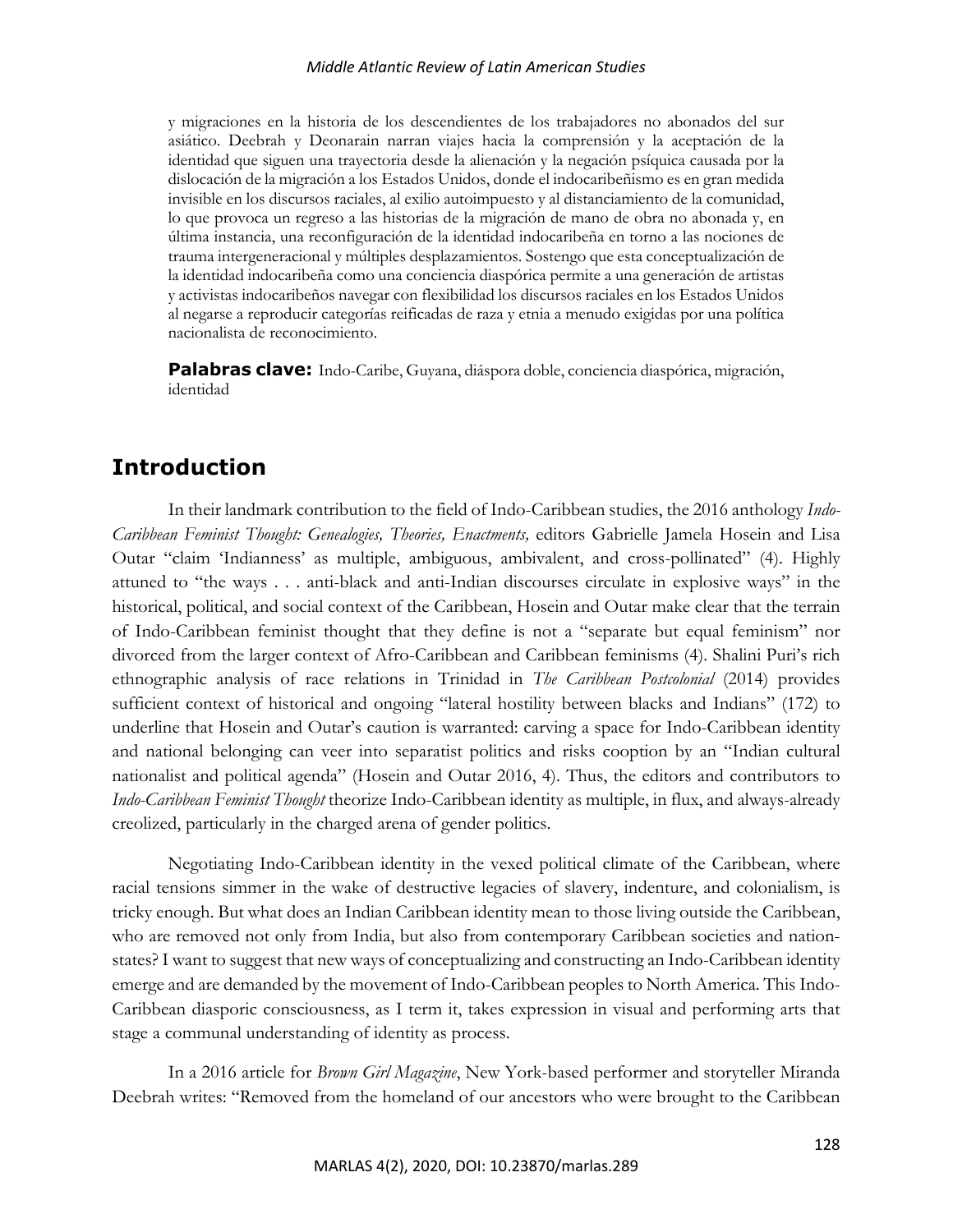as indentured servants . . . [and] now, primarily settled in New York, Indo-Caribbeans are again removed from yet another homeland." Deebrah elegantly elucidates the condition at the heart of Indo-Caribbean identity in diaspora; a twice removal, once from India (or more accurately, South Asia)<sup>1</sup> to the Caribbean as indentured laborers under British colonialism, and secondly from the Caribbean to the United States and many other locations in the global north in migration flows of late capitalism. "Diaspora" itself becomes a troubled category for Caribbean peoples of South Asian descent living outside the Caribbean. Is "diaspora" the original movement of South Asians to the Caribbean (as well as to Africa and the Pacific Islands) through the imperial system of contractual labor known as indenture? Or the dispersal of Caribbean peoples primarily to North America and Western Europe in the twentieth century, especially postindependence? Hence, the concept "double diaspora" comes to characterize the Indian Caribbean outside of the Caribbean. Indo-Caribbeans in the United States navigate a double displacement from home or "origin," from both the Caribbean and South Asia. Furthermore, while nation-states of the modern Caribbean are characterized by creolization and the "problematic of black-Indian party politics" (Puri 2004, 172), the demographic and racial landscape of the United States offers an entirely different set of discourses and challenges to navigate for those of Indo-Caribbean descent.

Indeed, the Indo-Caribbean diaspora remains largely invisible in contemporary racial discourses of the United States. As Dwaine Plaza notes in his demographic work on Indo- and Afro-Caribbean populations in Canada, Indo-Caribbean migrants to North America find themselves in the difficult position of having "an ambiguous sense of identity where they are neither fully Caribbean nor South Asian," a statement that may equally apply to the US context (2004, 243). However, there is a dearth of research on Indo-Caribbean ethnic and gender populations in the United States. As Pyong Gap Min notes in his quantitative study of the cultural attachments of Indian Caribbeans in New York City, "although far fewer Indo-Caribbean immigrants are settled in Canada than in the US, more research has been conducted on those in Canada" (2013, 1603). A growing body of research has attempted to rectify this gap over approximately the past three decades, particularly through the critical lenses of race and ethnic studies, Indo-Caribbean feminisms, history/historiography of indenture, and literary studies. Particularly notable are contributions like Brinda Mehta's *Diasporic (Dis)Locations: Indo-Caribbean Women Writers Negotiate the Kala Pani* (2004) and Gaiutra Bahadur's *Coolie Woman: The Odyssey* 

<sup>1</sup> Although scholarship in this area often refers to the "Indian Caribbean" diaspora and the term "Indo-Caribbean" itself contains a referent to "India," I here want to make an argument for locating the origins of Caribbean and other descendants of indenture to "South Asia" rather than India. During the period of indentured migration from the subcontinent to the Caribbean (1838–1917), "India" as an independent nation-state did not yet exist. The majority of indentured laborers derived from the Uttar Pradesh and Bihar regions of northern India, although significant other numbers were also recruited from parts of South India (R. Mohabir 2019). Therefore, the language, religious, and cultural customs of indentured migrants to the Caribbean, insofar as one can locate any fixed "origin," derive from these regional dialects and cultures such as the Bhojpuri language, not "India" (an as-yet imaginary entity) as a whole. Retroactively imposing "India" on South Asian migrants to the Caribbean enacts a distortion on their historical and cultural trajectory and ahistorically writes them into the nationalistic narrative of a homogenous "Indian" culture that is a relatively recent construction. I find it especially urgent in the current geopolitical climate that sees the resurgence of Hindu nationalism and ethnic and religious fundamentalism in India to insist on properly historicizing the nation-state, contextualizing the recency of "India' as a national imaginary, and centering the always-already creolized and multifaceted nature of the South Asian indentured labor diaspora. Thus, throughout this article I show preference for the term "South Asia" over "India" when describing the origins of Indo-Caribbean peoples.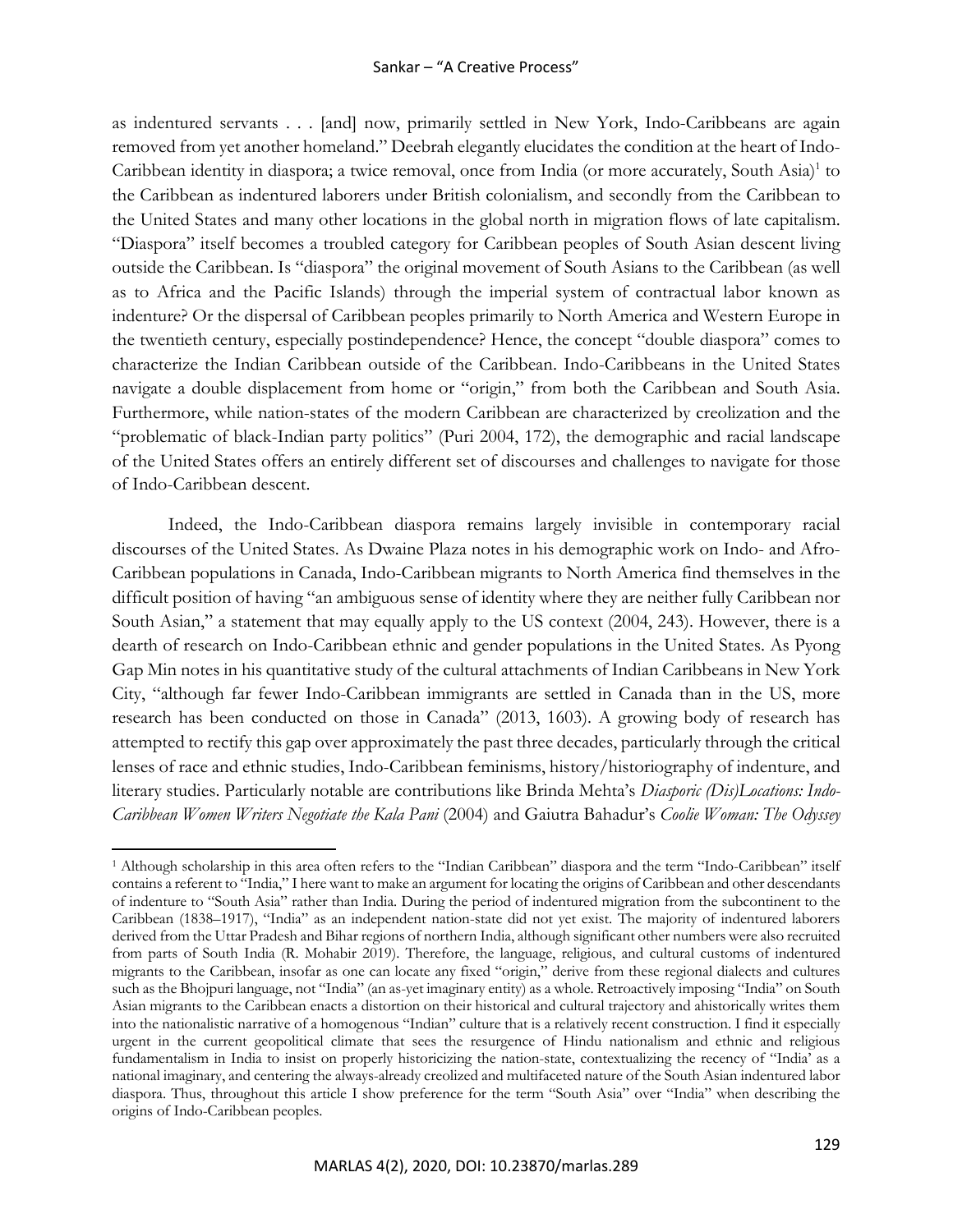#### *Middle Atlantic Review of Latin American Studies*

*of Indenture* (2014), the latter an archival and personal investigation into the stories of indentured Indian women from the perspective of a first-generation Guyanese immigrant to the United States that broke ground for scholarly and popular audiences alike. The feminist interventions of these works illuminate not just the initial migration of South Asians to the Caribbean, but also the double diaspora, particularly "twice migrants" to the United States, Canada, and the United Kingdom. A smaller amount of research on the topic exists in the fields of social science, sociology, demography, and related areas (see, for example, Tanikella 2009; Pillai 2019; Despot 2016; Jackson 2016). Still, as Min observes, there is a significant gap in the study of "twice migrant" populations in the US.

The Indo-Caribbean diaspora complicates both dominant representations of the Caribbean as primarily African and normative constructions of South Asianness in the West. Jasbir Puar succinctly describes the Afrocentrism of gender and sexuality scholarship on the Caribbean as the "Africanization of state-created identities" (2009, 5–6). Despite the racial heterogeneity of Caribbean countries like Trinidad and Tobago, the Caribbean is homogenized as black. On the other hand, according to Das Gupta, Gupta, and Teaiwa (2007), the Indo-Caribbean diaspora constitutes a "marginalized [South Asian] diaspora, long disavowed because of [its] association with coolie pasts, [and] displaces South Asia as the point of reference" (128). As a "disavowed diaspora" from South Asia, Indo-Caribbean peoples challenge what Tejaswini Niranjana (2006) calls the "normative diasporic" Indian: an immigrant to the "First World," usually highly educated and middle-class, with strong ties to the homeland (181); or what Indo-Fijian historian Brij Lal has termed the "dollar diaspora" to emphasize these immigrants' elevated economic status (qtd. in Anjum 2006, 102). The Indo-Caribbean subject's relationship to Western modernity is instead routed through the "detour" of indenture in the British colonial Caribbean, which introduces anxieties about caste, racial mixing, and an ambivalent relationship to South Asia. Complicating the Afrocentrism of Caribbean identity on one hand and South Asian identity on the other, Indo-Caribbean first- and second-generation immigrants to the US negotiate their marginal position through cultural productions like film, literature, and performance.

The politics of an Indo-Caribbean identity necessarily looks different within the current demographic climate and racial vocabularies of the United States compared to the Caribbean. Transplanting a "fixed" or essential Indo-Caribbean identity from the Caribbean context, defined by historical racial antagonisms between the politically constructed groups of "Africans" and "Indians" would make little sense in a contemporary America that is not structured by these logics. In her article "Material and Immaterial Bodies: Diaspora Studies and the Problem of Culture, Identity, and Race" (2015), Aisha Khan problematizes "identity," its necessary corollary, the "culture concept," and the ways that these terms serve in intellectual work to unintentionally fix "ethno-racially defined groups, notably 'African' and 'Indian' or 'Asian'" (30). Such a slippage between "diaspora," "culture," and "identity" tends to reproduce the African/Indian racial binary and therefore the oppositional racial politics of the Caribbean. "Diaspora," which is unified by a shared "culture," becomes an "identity" that essentially stands in for ethnoracial labels like "Indian" and "black." As Khan puts it, the "indispensable use of the culture concept . . . keeps intact the boundaries that divide diasporas into distinct ethnoracial units" (30). Vijay Prashad (2001) in his work on global and historical Afro-Asian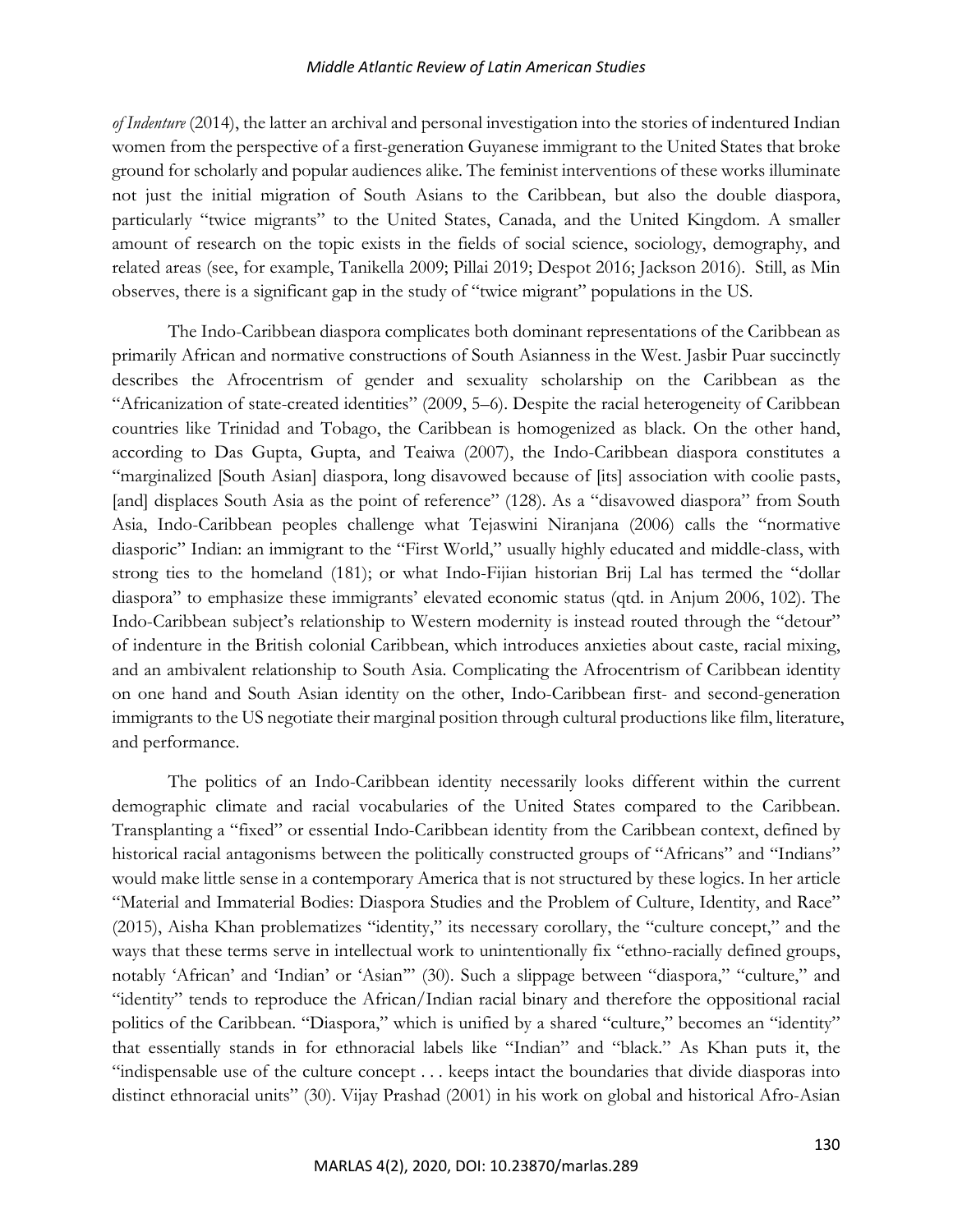#### Sankar – "A Creative Process"

connections, critiques the "fetish of culture" that he argues multiculturalism traffics in, where essentialized "culture" effectively replaces biological determinism to explain differences among races and ethnicities, binding us in pointless and circular problematics and keeping African and Asian diasporic histories in separate spheres. In other words, returning to the dilemma of Indo-Caribbean feminists like Outar and Hosein, constructing Indo-Caribbean identity as culturally and ethnically distinct from African and other diasporic groups of the Caribbean risks solidifying divisions between the two groups and obscuring the more complex overlaps and interactions. Yet, claiming space for Indo-Caribbean subjectivity and creative, cultural, and literary production remains an important task for activists and scholars.

I argue that doubly-diasporic, Indo-Caribbean artists and creators break with and unpack essential notions of an "Indo-Caribbean" ethnic identity, instead reassembling "Indo-Caribbeanness" as a diasporic consciousness, which Khan defines as "a particular consciousness about the experience of migration" and a "diasporic sensibility" (2007, 145). The Indo-Caribbean diasporic consciousness that I identify is political and generational, characterized less by race and ethnicity than recursive engagement with the intergenerational traumas of indenture and migration. In this way, this generation of the Indian Caribbean avoids the "reification" of the identity concept and instead conceives of identity as an open-ended process capable of navigating the US multicultural landscape, including complex and often competing discourses of the South Asian model minority and pervasive antiblackness.

I examine Miranda Deebrah's oral performance piece "Sounds from Home" (2017) and Lissa Deonarain's short documentary film *Double Diaspora: A Portrait of Indo-Caribbeans in New York* (2018) as examples of performing and cinematic arts that venture to envision Indo-Caribbean identity as a political and historical consciousness. Deonarain's documentary and Deebrah's performance piece both follow a narrative structure that cyclically processes intergenerational trauma to arrive at a collective doubly-diasporic consciousness. Beginning with migration to the United States and into a racial geography that renders Indo-Caribbeanness unintelligible, the subjects of Deebrah's and Deonarain's stories find their sense of identity fragmented and experience alienation, sometimes selfimposed, from South Asian and Caribbean "culture." This dissatisfaction with the "culture concept" triggers a revisiting of the historical legacies of migration and indenture, followed by the assembly of a new identity that redefines Indo-Caribbeanness less as an ethnic label than a process of migration and remaking in diaspora. This formation of identity for Caribbean-Americans of South Asian descent is generationally distinct from the ways that previous waves of immigrants or Caribbean residents may have defined themselves.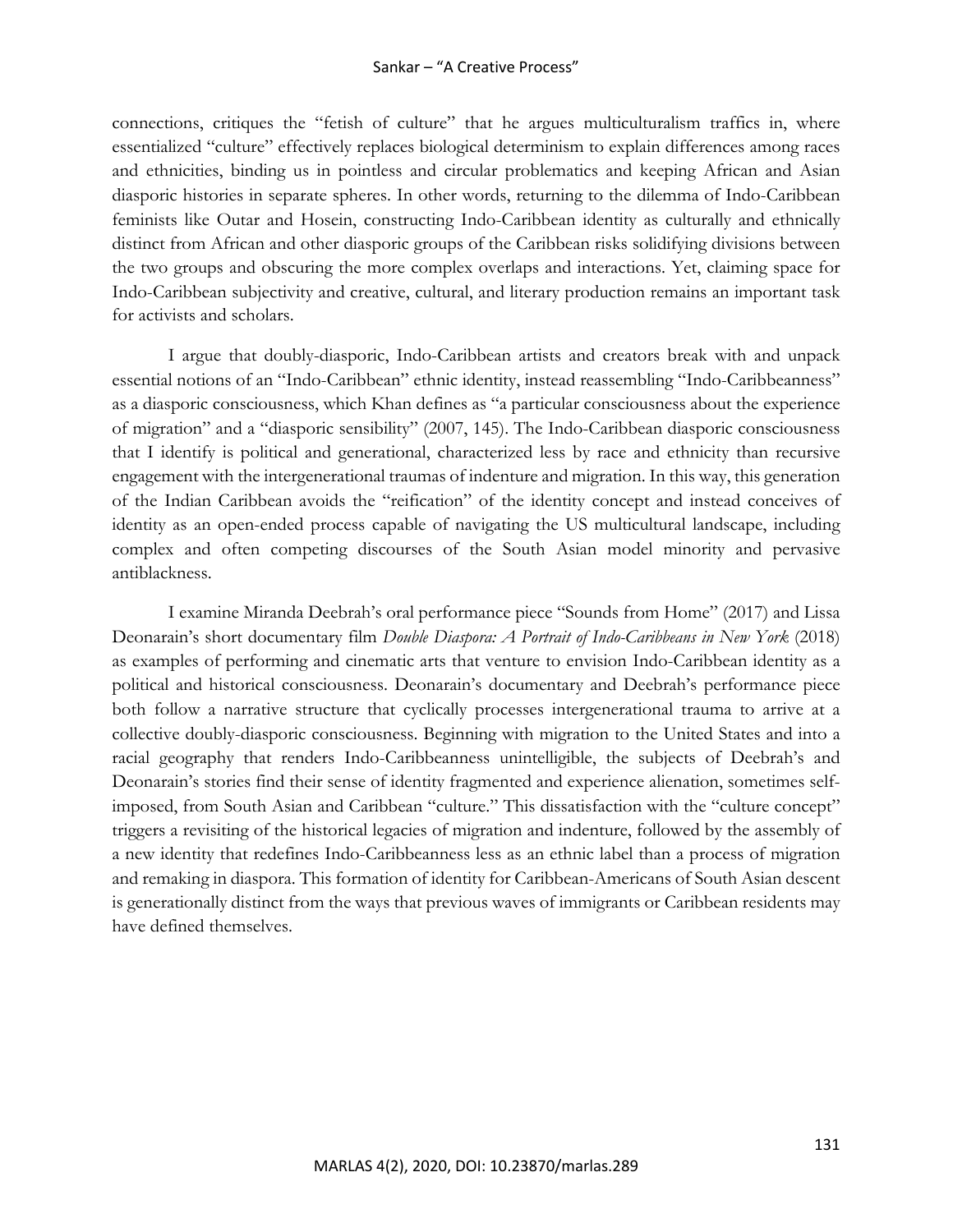# **Narrativizing Identity Formation: Miranda Deebrah's "Sounds from Home" and Lissa Deonarain's** *Double Diaspora*

Deebrah's hybrid-genre performance "Sounds from Home" combines monologue, spoken word poetry, oral storytelling tradition, and visual elements (clothing, lighting, and images projected on a screen) to narrate her migration story and journey towards accepting and embracing her identity. The piece begins with her migration from Guyana to the United States as a seven-year-old child, a traumatic experience requiring psychic denial of her identity, and sense of self. The piece continues by narrating the fraught process of assimilation into American cultural norms and expectations for behavior. Ultimately, Deebrah finds resolve in returning to her ancestral history of indentured labor and unapologetically reclaiming her Guyanese identity. Lissa Deonarain's film *Double Diaspora* depicts the densely Indo-Guyanese community in Richmond Hill, Queens, New York City. The film features interviews with several community members about grassroots Indo-Caribbean organizations specific to that place, as well as each of their individual migration stories and relationships to Indo-Caribbean identity.

Deebrah and Deonarain are interlocutors—part of an emerging doubly-diasporic generation of self-identified Indo-Caribbeans involved in artistic and social advocacy within the community in New York. Deebrah is interviewed in *Double Diaspora*, and clips of her performance are spliced into the narrative. However, the forms of documentary film and theatrical performance offer different possibilities for analysis. Deebrah's one-woman show powerfully voices an individual, deeply personal story to a live audience. Deonarain weaves together multiple voices, stitching a "portrait" of a community. Although both center a feminist lens, their cultural production represents a hegemonic Indo-Caribbean narrative limited to the perspectives of predominantly Hindu, Indo-Guyanese immigrants to New York, the most visible manifestation of the community. Nonetheless, I see "Sounds from Home" and *Double Diaspora* as part of an emerging wave of cultural production from a generation of socially aware and active Indo-Caribbeans in the US who are deeply concerned with defining their heritage and place in the world. Together, their work forms a body of contemporary material that reconceptualizes Indo-Caribbean identity beyond the bounds of race, ethnicity, or culture as diasporic consciousness.

# **Migration as Dislocation and Fragmentation of Identity**

The journey to diasporic consciousness begins with migration, and both pieces understand migration as a traumatic event that ruptures a sense of identity. Deebrah's story begins with her migration from Guyana to New York as a child, when attending the third grade in a new country was "a terrifying thing" (0:25).<sup>2</sup> The other children "sound like Americans, with their 'Oh my god!' and 'Totally!'" she intones, performing a slightly exaggerated, girlish American accent (1:06). Fluidly

<sup>2</sup> Quotations from Deebrah's "Sounds From Home" are from the video recording of her 2017 performance at "Yoni Ki Raat," a showcase of South Asian diasporic performance and art (https://mirandarachel.com/yoni-ki-raat/). The timestamps refer to this video.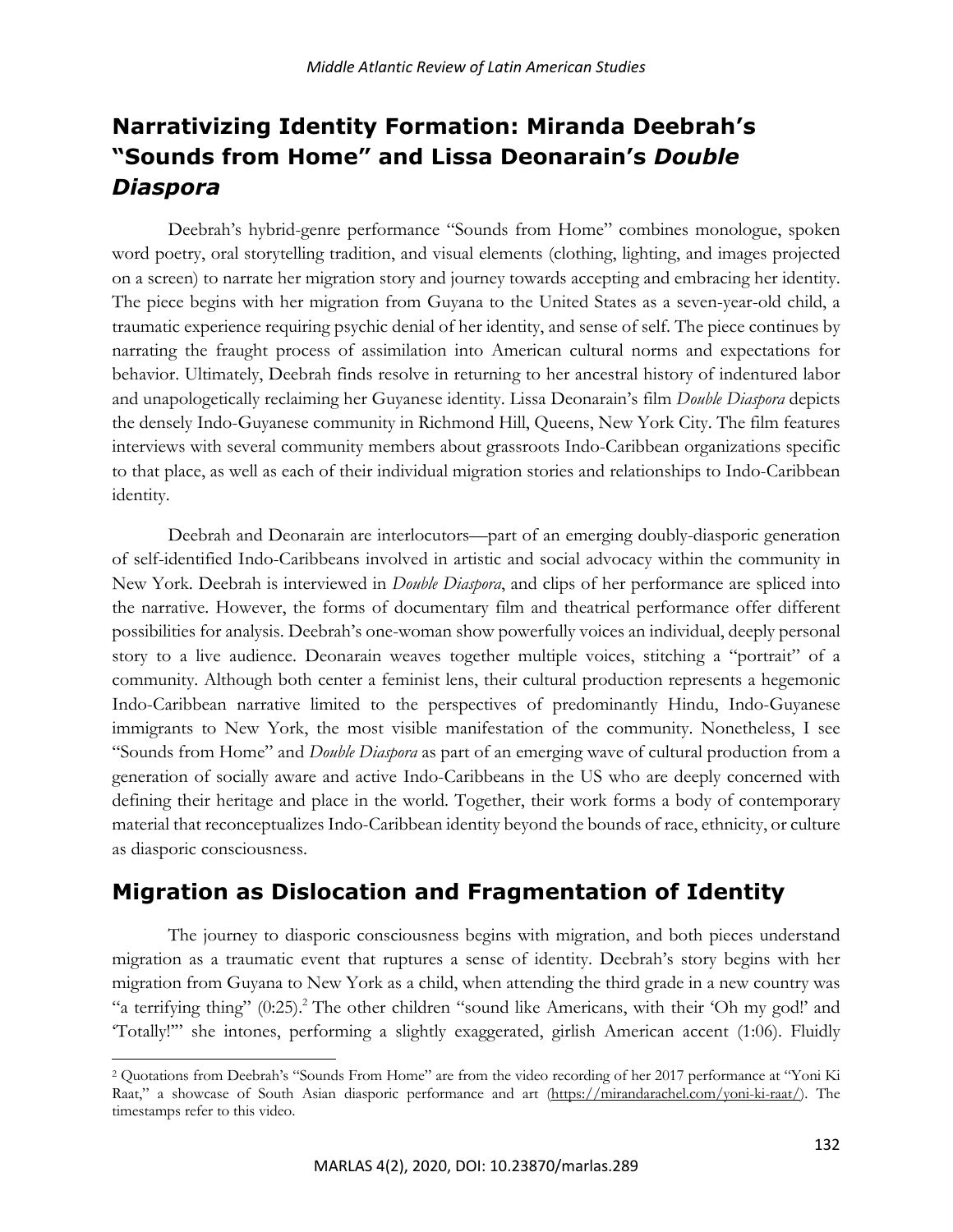#### Sankar – "A Creative Process"

moving between American English and Guyanese English creole, she continues: "And me? Meh sound like dis, fresh off de boat," her bemused expression eliciting an eruption of laughter from the audience (1:24). Throughout the performance, language becomes a contested site of trauma, alienation, and a working-through of personhood. Guyanese English creole describes the vernacular linguistic expression of descendants of African slaves and Indian indentured laborers, along with indigenous, Chinese, and other ethnic groups in Guyana. As Rajiv Mohabir (2019) describes in his formulation of "chutney poetics": "The interaction between the language of power [British English] and the language of the [indentured] laborers spawned the development of a Pidgin that grew into Trinidadian English Creole" (2), a parallel process to what occurred in Guyana. Guyanese creole is therefore a hybridization of colonial English and inheritances from Hindi, Bhojpuri, and other African and Indian regional languages, with its own distinct grammar, idiom, and vocabulary. But creole is more than just a language to Deebrah; it is a performance of self, and her relationship to Guyanese creole indexes her loss of identity.

Brinda Mehta (2006) describes Indo-Caribbeans' "negation of Indian identity" as a "psychic disavowal" that "intensifies the trauma of displacement" leading to inherited, intergenerational problems such as psychological distress, alcoholism, and domestic abuse (30). This "psychic disavowal" could describe Deebrah's alienation from her identity. She says: "My whole way of being and existing was wrong in the eyes of these United States. . . , so I hide my creolese like a secret to be ashamed of" (6:50). Deebrah suppresses her native creole, and therefore her entire sense of self, to submit to the psychologically violent American politics of assimilation. A hint of irony in the plural use of "*these*  United States" indicts a liberal multicultural discourse where cultural plurality is harmoniously unified within the nation-state. The hidden cost of multiculturalism in this country, Deebrah implies, is the silencing and erasure of certain voices. That Deebrah draws on the rich linguistic resources of creole to enact this critique underlines her self-perceived distance from acceptable "Americanness," but also foreshadows her reclamation of Guyanese identity towards the end of the performance.

Deebrah visualizes the fragmentation and loss of her identity through her costume onstage. She begins the performance with four scarves tied around her wrists—white, black, yellow, and green, representing the colors of the Guyanese flag, and a red scarf around her neck. As the performance progresses, she unties the scarves one by one and drops them to the ground, signaling the fracturing of her sense of self engendered by the jarring relocation from Guyana to New York. The act of untying each scarf from her body and dropping it marks a critical point of progression in the narrative and the undoing of identity. She drops the first scarf after carefully observing and learning to mimic the precise "intonations" and pronunciations of vowels of her American friend and realizes, this is how I am supposed to speak and sound, if I'm going to live here" (3:58). She also drops a scarf when she learns that her name is now "Mir-AND-da," with a drawn-out American "a," instead of the Guyanese creole pronunciation. But it is not merely the pronunciation of her name that changes, but the name itself; and therefore who she is. Before untying the final scarf from around her neck, Deebrah says: "It's just like acting. But I can feel myself in danger of losing a vital part of who I am" (8:00). Though Deebrah masterfully performs both conventional Americanness and vibrant Guyanese English creole, she stresses that identity is not reducible to performance, and having to psychically disavow her Guyanese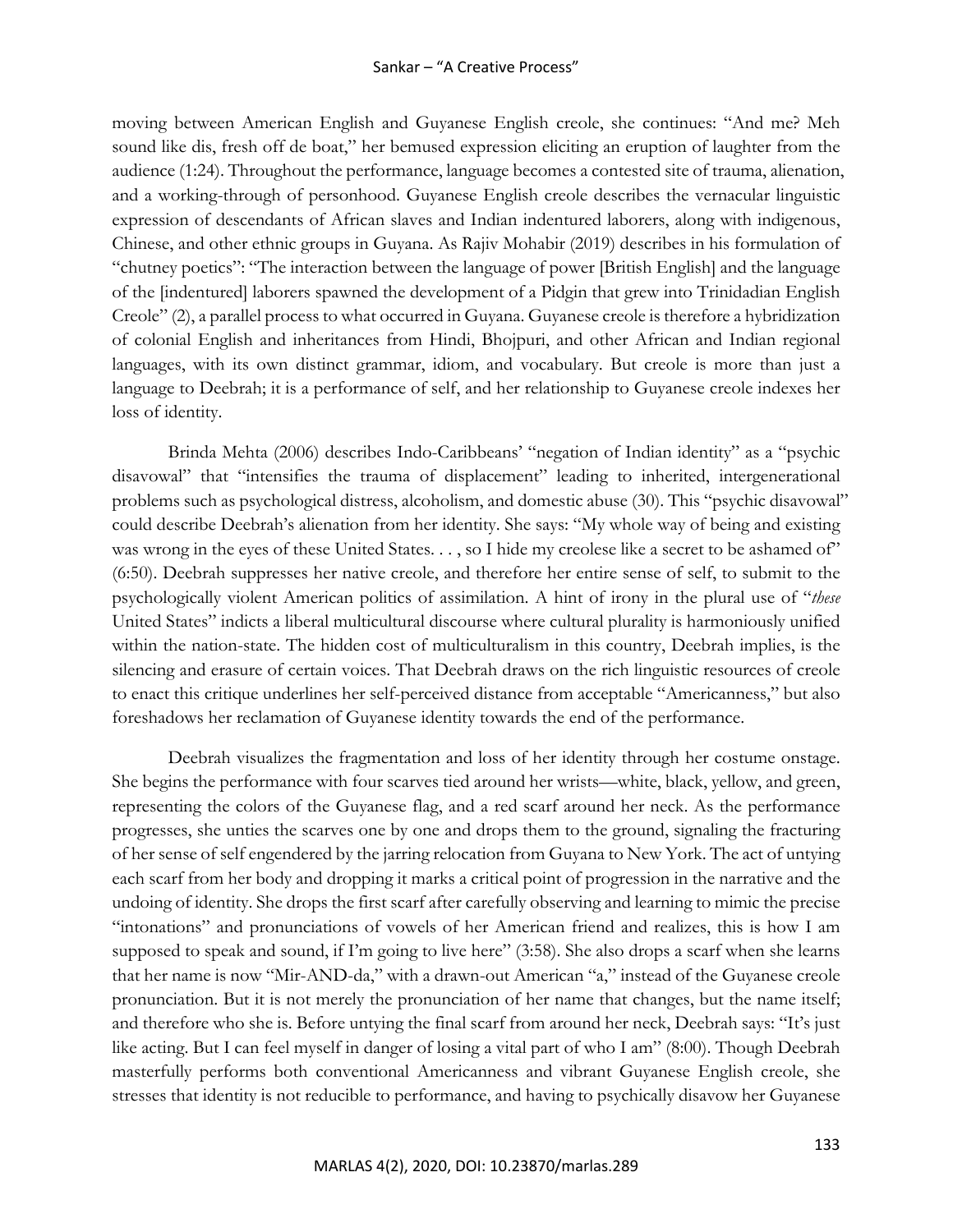#### *Middle Atlantic Review of Latin American Studies*

heritage has profound and traumatic consequences for her understanding of self. Deebrah finds her Guyanese identity to be untenable in an American cultural landscape that is hostile to difference and has no place for her.

While "Sounds from Home" begins with Deebrah leaving her home in Guyana, *Double Diaspora* actually begins with settlement: introducing the communities, institutions, and lives that Indo-Guyanese have built in the Richmond Hill neighborhood in the southern part of Queens. The documentary introduces two grassroots organizations created specifically to serve the Indo-Caribbean community—the Indo-Caribbean Alliance (ICA) and the feminist gender justice organization Jahajee Sisters—through informational interviews with members of both. Only after this introductory material framing the Indo-Caribbean community as a collective entity, does Deonarain pivot to the personal narratives of her individual interviewees. A simple transition consisting of a few moments of black screen signals a shift in the tone and narrative of the film. While the first section featured public spaces like the streets of Richmond Hill, photos of vigils held for Indo-Caribbean women killed by their intimate partners, and the office spaces of the ICA, the next segment of the documentary features interior spaces that showcase the individual interviewees' personalities. In Deonarain's interview with Sarah Alli, an Indo-Guyanese filmmaker and photographer, Alli is seated in her bedroom in front of an impressive computer setup appropriate for film editing. A guitar hangs on the wall behind her, and some clothes are visible peeking through the slightly open door of a wardrobe. In Deebrah's interview, she is framed by shelves of worn books, board games, and crinkled flyers pinned to bulletin boards in what looks like the interior of a café or bookstore. These lived-in, personal spaces provide the backdrop for this section of the film that dives into personal journeys of identity, much like Deebrah's monologue tells her individual story.

Just a Deebrah experienced a sense of loss and disconnection in "Sounds from Home," many of Deonarain's Indo-Caribbean interlocutors find the transition from Guyana to America to be a challenging dislocation that ruptures the sense of self and demands new configurations of identity. "The Indo-Caribbean community began moving to New York—or leaving Guyana, mostly—after independence there in the 1960s" (0:47), says Richard David, community figure and cofounder of the Indo-Caribbean Alliance.<sup>3</sup> David's focus on the push forces of migration—people "leave Guyana" rather than "come to America"—emphasizes that these movements uproot and displace Indo-Guyanese people. A generation of Indo-Guyanese in New York in fact call America their place of birth. While Deebrah was born in Guyana and spent the early years of her childhood there before migrating to New York, technically classifying her as a first-generation immigrant, even those of Indo-Guyanese descent who are born in America feel the ripple effects of migration and displacement. Alli is American-born, but describes the challenges of negotiating conflicting pressures of "American" and "Guyanese" cultures. In comparison to her more "traditional" cousins who practice Hinduism, play Indian instruments, and perform Indian dance, Alli plays the guitar, drums, and bass; or what her family would call "white shit" (7:00). She behaves more like a typical "American" kid, choosing to move away from her parents' home for college despite cultural expectations that children live at home

<sup>3</sup> Timestamp from Deonarain 2018.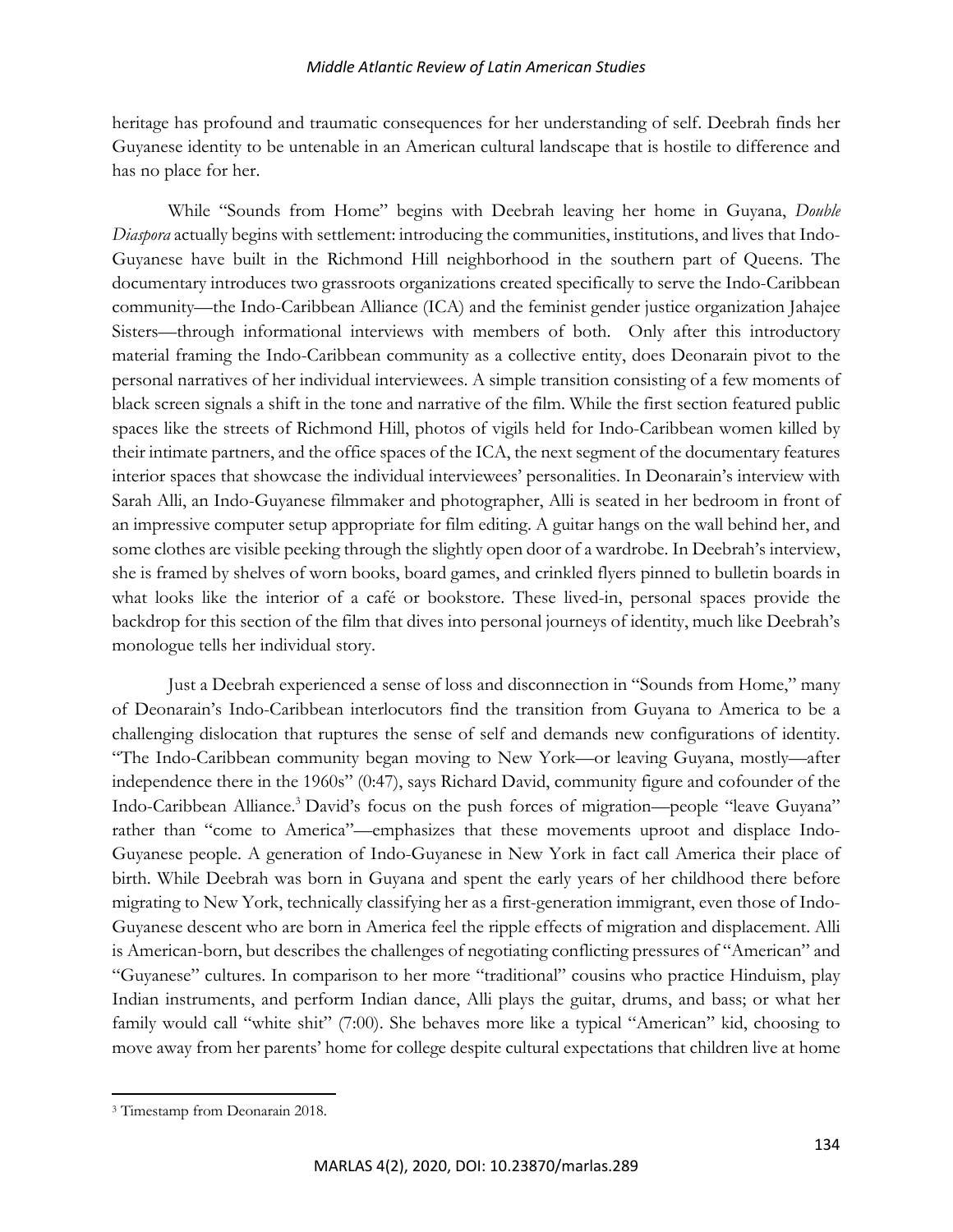until marriage. Like Deebrah, Alli grapples with the tensions of relocating to America, where her cultural identity becomes fragmented and in flux.

Other interviewees also express confusion and conflict around their place within the American racial and multiethnic topography. Susan Mahadeo, a cofounder of ICA, says she frequently feels "misunderstood" and humorously recalls being asked if Guyana is in Africa, and having to "show [people] a map" (12:03, 12:25). Shabana Bachu, a volunteer with Jahajee Sisters, says that "for the most part growing up" she identified as "just Guyanese" and would explicitly refuse the label "Indian." Alli recounts that during her first year of college, she assumed the identity of being black because that was the category through which most of her peers made sense of her. As Alli puts it: "White America likes to lump white and nonwhite into these two separate categories, and that's not how the world is" (15:07). American discourses of race, which often rely on a black/white binary, or the "normative diasporic" South Asian immigrant from India, leave little room for a hybridized labor diaspora identity like "Indo-Caribbean." Neither truly South Asian nor black, displacement into the US breaks a coherent sense of identity for Indo-Caribbeans who do not authentically fit into the available categories. Like puzzle pieces violently shunted into spaces where they do not fit, these interlocutors feel the broken and jagged edges. The dissonance between American taxonomies of race, the experience of the Indo-Guyanese community, and the inadequacy of cultural models of identity lead Deebrah, Alli, and Bachu to negate or disavow certain parts of their identity: the familiar cadences of Guyanese creole, Indian "culture," or the frustrating exercise of identifying and explaining the small South American country of their origin.

Though Alli's "psychic disavowal" of culture appears to reject Indo-Guyanese identity while Deebrah desperately longs for connection to it, I suggest that despite the differences in their migration stories and status, they actually share a generational dissatisfaction with the reified "culture concept," whether American, Guyanese, or Indian. Indeed, the fact that Alli ultimately claims a Guyanese and Indo-Caribbean identity, despite rejecting traditional Indian music and dance in favor of the guitar displayed in her room, demonstrates that her "identity" does not revolve around specific cultural forms or traditional Indian inheritances. Likewise, Bachu rejects the label "Indian," and it is not through a return to Indian "roots" that these Indo-Caribbeans find their place. Both Deebrah and the community represented in Deonarain's documentary find hegemonic American and Indian culture, respectively, an insufficient paradigm for the formation of a doubly-diasporic identity. This fracturing of identity and sense of alienation, I argue, is the first step in the process that constitutes diasporic consciousness for Indo-Caribbeans. According to Khan, diasporic communities vary widely in their historical contexts, but "what remains a key constant is a community's emphasis on its awareness of its outsider-foreign origins, [and] the struggle in local contexts to overcome the stigma with which outsider-foreign origins contend" (2007, 147). Racially illegible to America, these second-generation Indo-Guyanese acutely feel the stigma of being outsiders in the form of displacement, alienation from the self, and a shattered sense of identity. When it becomes clear that American racial logics and bounded concepts of culture cannot accommodate Caribbean peoples of South Asian descent, they forge new forms of identification that make sense in the context of a double diaspora.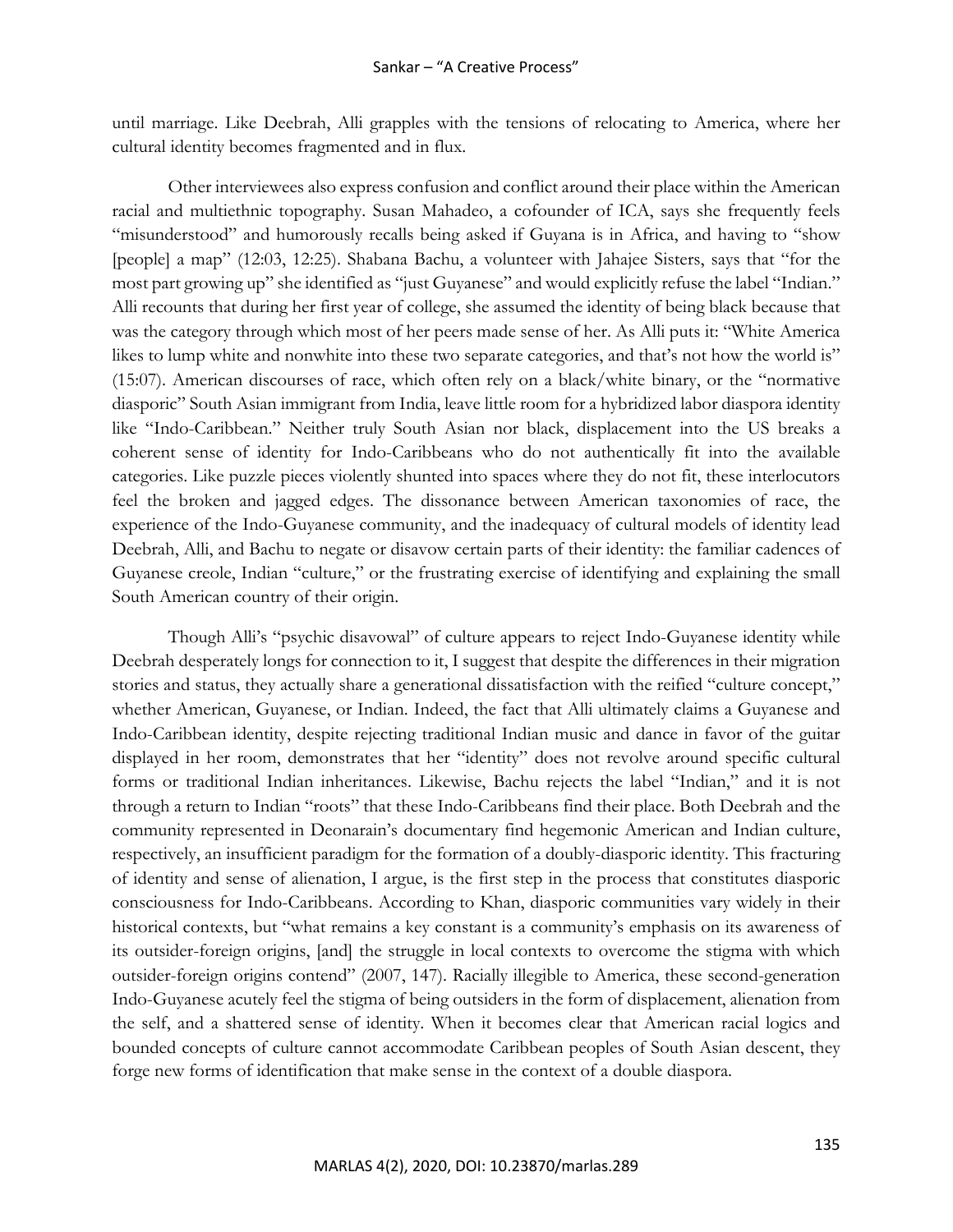#### *Middle Atlantic Review of Latin American Studies*

As reflected in the narrative structure and individual stories of Deebrah's performance piece and Deonarain's film, the traumatic dislocation of migration and its destabilization of self often leads to a period of self-imposed exile from the community of origin. While Deebrah attempts to scrub any traces of her "Guyaneseness" from her external performance of self, Alli, Bachu, and Mahadeo physically distance themselves from family and the Indo-Caribbean community for periods of time. Alli's interest in rock music and other American cultural forms resulted in her "pulling more and more away from Caribbean culture," and her decision to move away from home for college creates a physical distance from her community and culture (7:25). Referring to the Indo-Caribbean community in Richmond Hill, which she describes as "a very specific environment to grow up in," Mahadeo narrates: "For a while I kind of went away from it, the whole community" (12:04). "Leaving," "going away," or some type of voluntary exile from the Indo-Caribbean community appears to be an essential part of the process of rearriving at a diasporic consciousness. After the fragmentation of identity entailed by displacement from the Caribbean, second-generation Indo-Guyanese interviewed in *Double Diaspora* distance themselves from the community as part of the process of negotiating or renegotiating their sense of identity in the unfamiliar terrain of the United States. Voluntary separation and exile from the community within the US adds another layer to the "multiple exiles that are a part of the Indian experience in the Caribbean and North America" (Mehta 2006, 20). The narrative progression of *Double Diaspora* and "Sounds from Home," from the disorienting and disruptive loss of identity to voluntary exile, complicates linear narratives of immigrant assimilation into American culture. This process suggests an alternative construction of identity, not as a gradual integration of "Indian," Guyanese," and "American" cultures, but a de- and re-constructive process of coming to diasporic consciousness.

# **Returning to Traumatic Histories to Reassemble Identity**

It is only through and after the experience of separation from community that Deebrah, the subjects of Deonarain's film, and the film itself are able to reassemble an Indo-Caribbean identity based on process and consciousness. This occurs by revisiting the history of indentured labor migrations from South Asia to the Caribbean and legacies of postcolonial trauma. The narrative threads of Deebrah's performance and Deonarain's documentary proceed nonlinearly, reaching backwards from their migration and assimilation stories into the Indo-Caribbean past. Alli says that moving to Boston for college and achieving some distance from her family and community actually helped her better "appreciate the sacrifices that [her] parents made" in migrating to the US (8:17). But the desire for connection to previous generations extends even further to the initial migration of South Asians under colonial indenture to Guyana and other parts of the Caribbean. Bachu says: "About three years ago I started to delve more deeper into what being Indo-Caribbean meant and how Indians ended up in the Caribbean in the first place . . . [and] doing a lot of research" (13:30). Through this historicized understanding that migration from Guyana to the US is in some ways a reiteration of her ancestors' displacement from South Asia, she says: "I started to develop a better sense of who I was" (13:52). Here, we see the emergence of "a particular consciousness about the experience of migration" that Khan describes (2007, 145).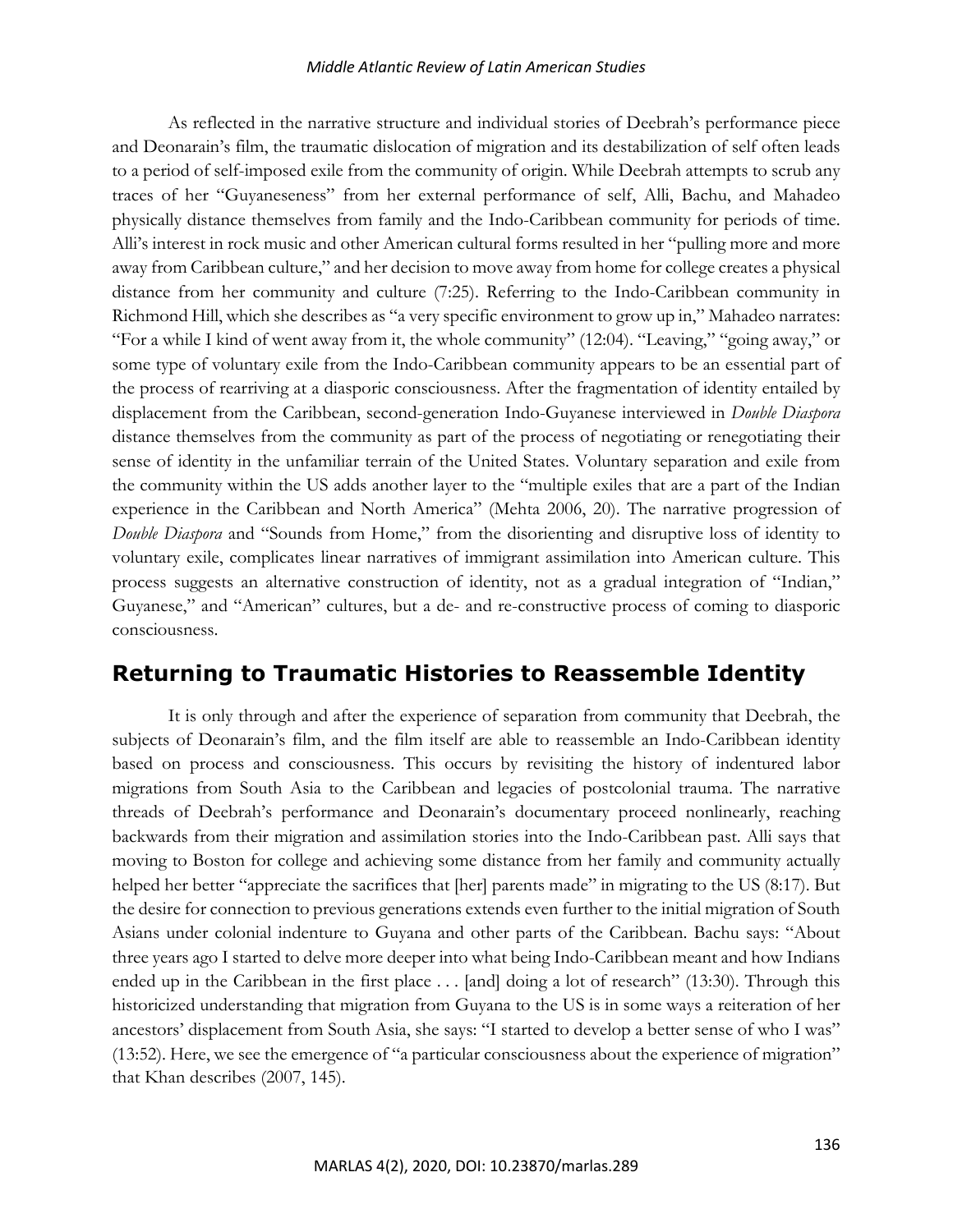In the powerful conclusion to her performance, Deebrah draws a direct line from the trauma of her ancestors' transplantation from India to the Caribbean and the loss of their mother tongues to her own uprooting from Guyana, repression of her Guyanese creole, and ultimately the repression of her Guyanese identity. With photographs of ancestral indentured laborers appearing on the screen behind her, she explains that the psychic dispossession of her identity proceeds in "the same way [her] ancestors were ripped from their homes and forced into servitude on the unknown shores of the Caribbean. . . , raped of their customs and native tongue. *And so wha' now, same ting go happen to me*?" (8:10). Deebrah explicitly ties the psychological violence of separation from her Guyanese homeland and the silencing of her voice to her ancestors' prior dislocation and oppression under colonialism and indenture. The recognition of this double displacement and the intergenerational repetition of psychological trauma, is key to defining Indo-Caribbeanness in diaspora. As Khan outlines: "Culture and identity also find their place in diaspora through the experience of trauma, whether as rupture and dislocation in the past or the present-day experience of social inequality and its resistance" (2015, 39). Thus, an Indo-Caribbean identity in diaspora is less about "culture" than an awareness of multiple "ruptures" and "dislocations": from indenture to contemporary migration to the US, generation to generation, past and present. A static notion of identity is replaced with a process of growing historical and political awareness, leading to a diasporic consciousness.

# **"Where I Am Now": Diasporic Consciousness as a Recursive Process**

The process of arriving at diasporic consciousness, however, does not follow a linear progression, nor do any of the narratives told by Deebrah or Deonarain's interlocutors. Rather, it operates through a recursive temporality that constantly loops back to colonialism and indenture in order to make sense of "the present-day experience of social inequality" (Khan 2015, 39). Identity construction in the double diaspora is an ongoing process, not a closed journey with a finite end. Concluding the story of her struggle with identity and self-imposed exile from the community, Mahadeo ultimately returns to Richmond Hill to cofound the Indo-Caribbean Alliance. "That's where I feel like *I am now*," she says, "wanting to present our identity in a way where we control the narrative" (12:42). Mahadeo's location of herself in the present, "where I am *now*," suggests that her journey is not over, but perpetually in progress, perhaps with future stages to undergo. Mahadeo describes "identity" as "a creative process," echoing Aisha Khan's recommendation to "let go of diaspora as an end goal of analysis and instead treat it as a condition of possibility, as a means to an end that is open and contingent rather than predictive" (2015, 43). Indeed, Bachu says of the end result of her selfdirected research into indenture: "I would say I'm *back where I began*, I call myself Guyanese still . . . but I think that process was necessary" (14:01). Her temporal language underlines the recursivity and open-endedness of identity as process. In their nonlinear engagements with contemporary processes of identity-making in the US cultural and racial landscape, as refracted through historical conditions of migration and indenture, this generation of Indo-Guyanese activists and creatives provides a model of diasporic consciousness as an open platform of "possibility" rather than a static entity. Secondgeneration Indo-Guyanese eventually arrive at an Indo-Caribbean consciousness by losing their identity, exiling themselves form the community, and then returning to histories of indenture,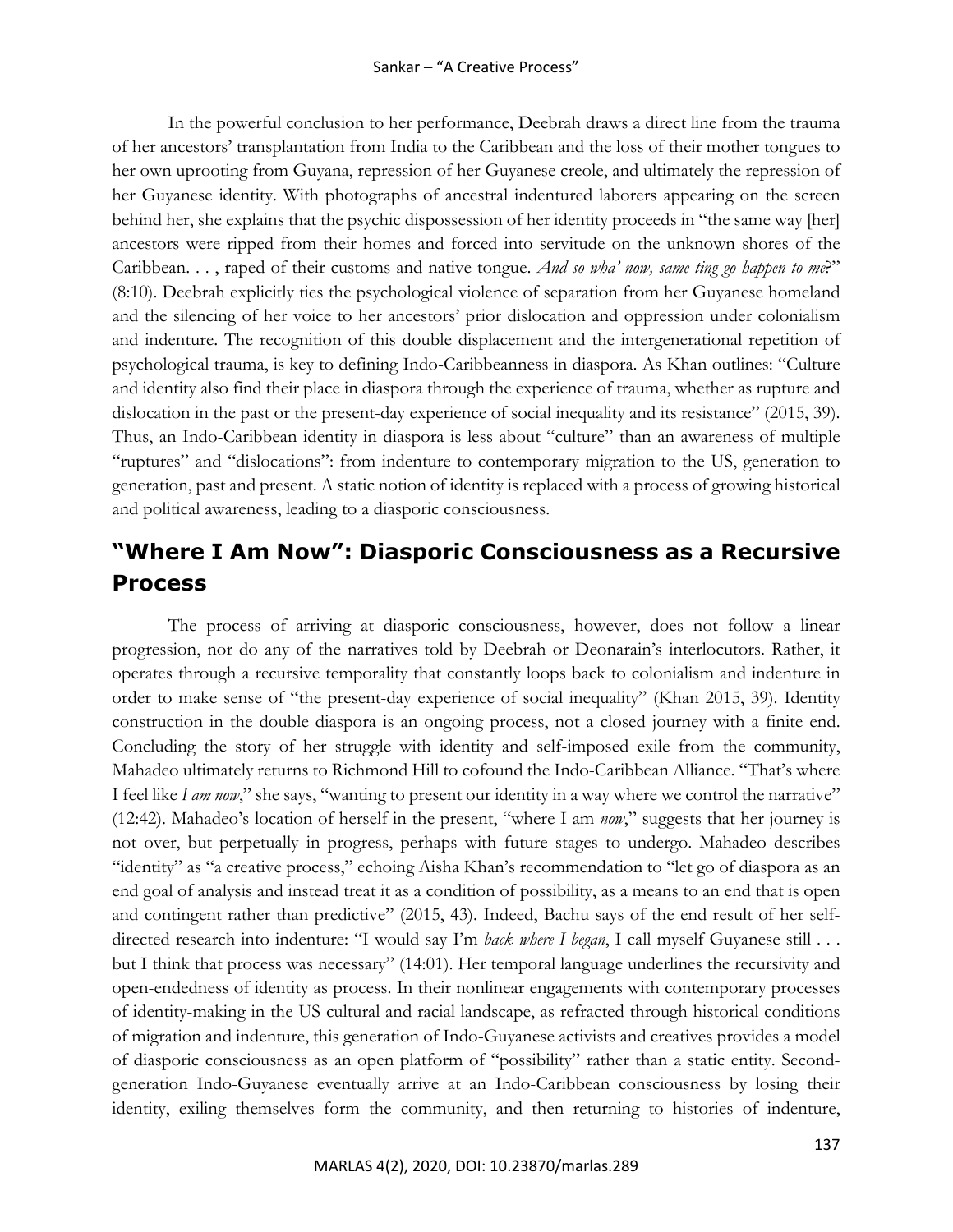establishing an intergenerational, recursive genealogy of traumatic displacement that becomes constitutive to the notion of being "Indo-Caribbean."

# **The Third Journey: Arriving at Diasporic Consciousness**

Deebrah's and Deonarain's narratives, though they do not progress to a definite conclusion, end with their subjects feeling freed and empowered by the new sense of identity they have constructed around process and "a particular consciousness about the experience of migration" (Khan 2007, 145). In *Double Diaspora,* Alli wraps up her personal story about identity saying: "Once you reclaim your identity, it's pretty liberating" (14:45). She says that a younger person might not think that their identity is important, "But it's super relevant. You're relevant. You're part of the world" (17:00). Alli's journey toward diasporic consciousness culminates in an awareness of her position within a broader community and a sense of responsibility to participate in that world. Deebrah also refuses to be consigned to her ancestors' fate, saying: "I nah guh let dem take it from me" (8:43). "Dem" here refers dually to the colonial power structures that tore her ancestors from their customs and language and to liberal discourses of American multiculturalism that force denial of Deebrah's Guyanese identity. Beyond trauma, she also locates strength, resilience, and creative opportunity in these painful histories, as her indentured forebearers "created" a "new language" to "call their own" the very same creole she has imaginatively plumbed as an expressive resource throughout the performance (8:55). Guyanese creole, or the sounds "that exist in [her] core," becomes a sonic archive of an ambivalent history of exploitation, pain, and violence, but also survival, resistance, and cultural innovation (9:05). At the conclusion of the performance, Deebrah triumphantly gathers the colored scarves from the floor and raises them above her head, literally picking up the pieces of her fragmented identity and reassembling them into something new.

Deebrah's story and Deonarain's respondents' narratives of the process of realizing their identities become yet a third layer of journeys in the Indo-Caribbean diasporic consciousness, recapitulations of the traumatic and transformative journeys from South Asia to the Caribbean and the Caribbean to the US. In "Rites and Rights of Passage: Seeking a Diasporic Consciousness," Khan (2007) explores stories of betrayal as structuring narratives of the Indo-Caribbean diasporic identity. I suggest that the generation of Indo-Caribbean performers and storytellers highlighted here offers another narrative of the Indo-Caribbean diaspora, one of multiple traumatic displacements and the journey of processing the most recent migration (to America) through the history of the other (migration of indenture.) These intellectual, psychological, and affective journeys toward diasporic consciousness might also be considered under the rubric of a "poetics of the *kala pani*," as insightfully articulated by feminist scholar Brinda Mehta (2006). The *kala pani*, Hindi for "dark waters," refers to the liminal spaces of the transoceanic crossing from the South Asian subcontinent to the Caribbean. The *kala pani* represents both a traumatic displacement and an arena of possibilities for reinvention and mobility around caste, gender, and marital status for Indian migrants. Mehta writes: "As a fragmented genealogy, the *kala pani* engenders a process of 'coming into being' amid spatial dislocations" (2006, 25). The second-generation, self-identified Indo-Caribbeans discussed here "come into" consciousness through a psychological processing of multiple displacements.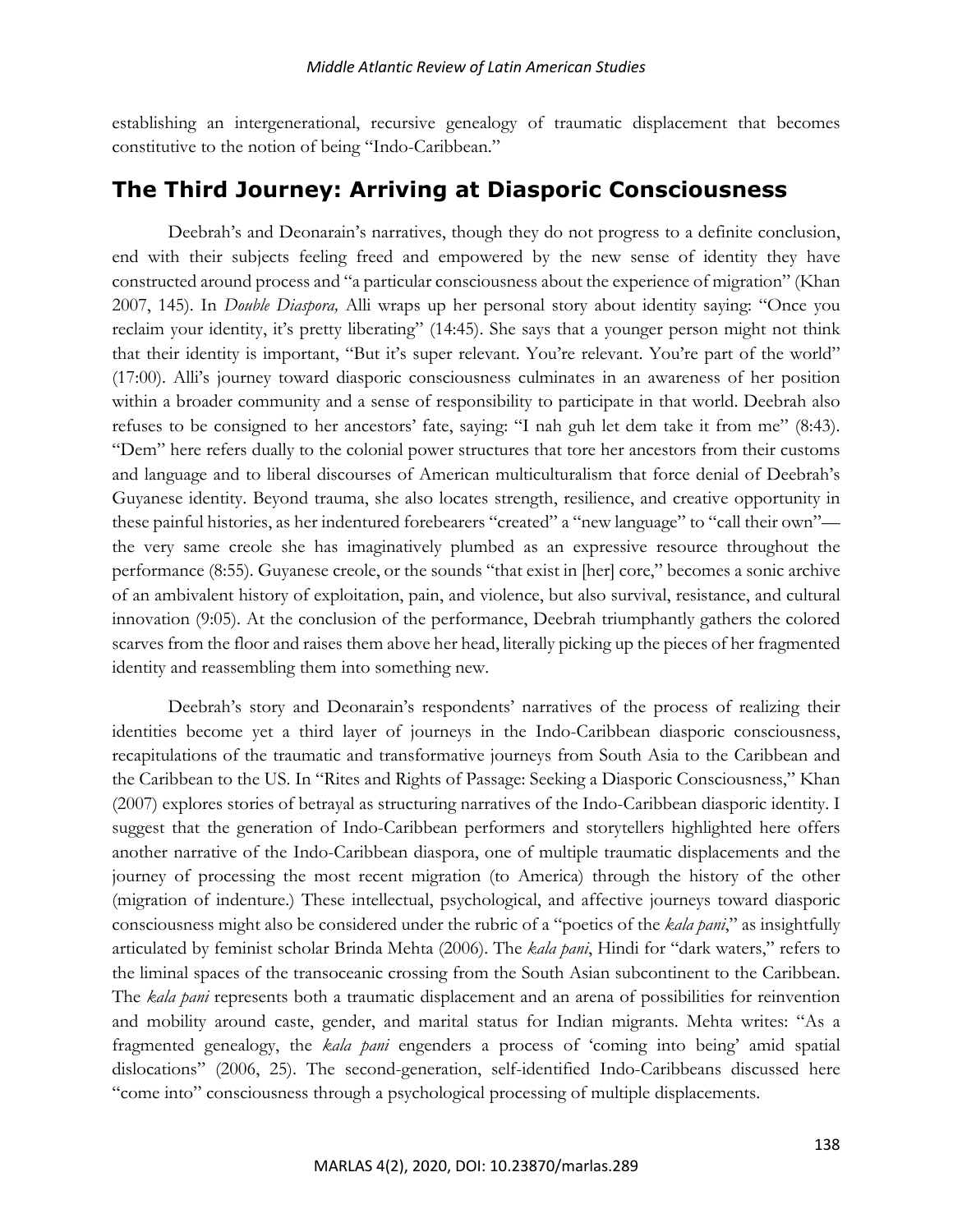#### Sankar – "A Creative Process"

I argue that this consciousness is made possible only by the conditions of double diaspora and the racial landscape of the US—that is, this particular Indo-Caribbean consciousness crystalizes *in diaspora*, in response to conditions outside of the Caribbean. Even though all of the interviewees in *Double Diaspora* identify their country of heritage as Guyana, the identity that they ultimately arrive at is an "Indo-Caribbean" one, not a Guyanese one. I argue that this is because an Indo-Caribbean consciousness is not an identity linked to any one country, geography, ethnicity, or race but a process necessitated by conditions of diaspora in the United States. The process itself of reassembling a shattered identity through voluntary exile and an historical and politicized understanding of Indian indenture and migration is what defines Indo-Caribbean diasporic consciousness in America, rather than any particular cultural practices such as "behavior, recipes, customs, programs, rules, or traditions" (Khan 2015, 30). An Indo-Caribbean consciousness, routed through an historical understanding of indenture, colonialism, migration, and intergenerational trauma, is flexible and nonessentializing enough to negotiate the specificities of the ethnic and racial landscape of the United States. As opposed to an ethnic label, it provides a greater "condition of possibility" for navigating pervasive antiblackness in the US and pan-South Asian spaces because it does not play into separatist racial politics as much as an adherence to the "culture concept" and models of Indian cultural inheritance.

Furthermore, I argue that an Indo-Caribbean diasporic consciousness pushes back against the nation-state. As stated earlier, a pan-Indo-Caribbean identity as constructed by this cohort of diasporic artist-activists in the US transcends individual Caribbean nations, even though I concede that the discussion here is limited to the Indo-Guyanese perspective, with further research needed on Indo-Caribbean American migrants from other Caribbean countries. But as Khan explains in the context of Trinidad: "Nationalist ideology embraces such representative Trinidadian cultural icons as calypso, steelband, and carnival—contributions all largely associated with Afro-Trinidadian presence. Striving to enjoy equal support and thus representative status, Indo-Trinidadians also deploy certain selected traditions for such recognition" (2007, 144). However, the Indo-Caribbean subjects discussed here do not define themselves primarily through any specific cultural practices. From Alli's rock music to Deebrah's "unconventional" storytelling (as described in her own words), all can be accommodated under this flexible formation of identity as process. An Indo-Caribbean generational consciousness employs a politics of recognition based on processes of migration and external and internal exile rather than "culture" and "tradition," therefore rejecting the demands of the nation-state to make themselves culturally legible as a group through a bounded set of "traditions" and cultural practices. Likewise, American politics of multiculturalism demand that immigrant subjects assign themselves to discrete "cultural" categories, such as white, black, or Indian, which Alli, Bachu, and Deebrah refuse. In this way, their conception of Indo-Caribbean identity as a transnational process of migrations across continents challenges the cultural logics and boundaries of both the American and Caribbean nationstate. Though Guyana is clearly important to the identity of the second-generation Indo-Caribbean artists and activists I engage with here, their formation of diasporic consciousness resists affiliation with any single Caribbean nation-state and a general nationalist identity politics, whether in the Caribbean or the United States.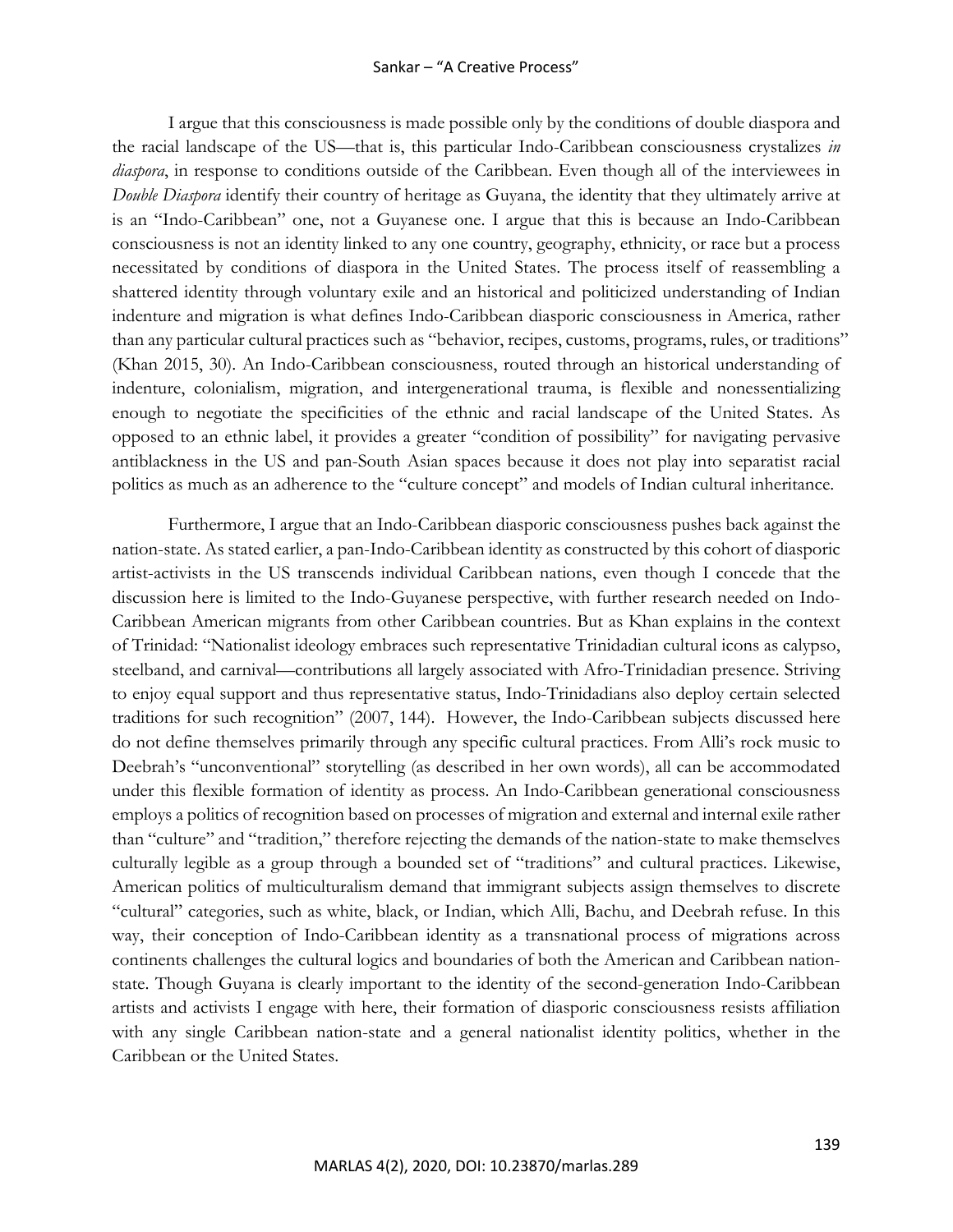# **Conclusion: Considerations on Method and Media**

By way of conclusion, I offer a few thoughts on methodology and the possibilities of creative media such as the performing and cinematic arts. In other words, what do these forms of cultural production afford Indo-Caribbeans in the US, and how do they help us understand identity formation? I was struck by Pyong Gap Min's 2013 quantitative and sociological study of "The Attachments of New York City Caribbean Indian Immigrants to Indian Culture, Indian Immigrants and India." With this important contribution to the study of "twice migrant" populations (what I term in this article the "double diaspora") from the disciplinary methodology of the social sciences, Min nevertheless acknowledges that "postmodernist scholars who emphasise the social constructionist views of culture and ethnic identity . . . would find many problems with this quantitatively analysed paper" because of the limited identity categories offered to respondents (2013, 1614). Respondents in Min's survey were offered the choices "Guyanese (Trinidadian) or Caribbean, Guyanese (Trinidadian) American, Guyanese (Trinidadian) Indian, Indian or Indian American, Muslim or Caribbean Muslim." Min's research and that with comparable methodologies attempt to systematically survey and understand broad trends across large populations.

US census surveys fail to capture Indo-Caribbeans demographically, as the "South Asian" category does not distinguish between "twice migrants" from the Caribbean with South Asian origin and South Asians from the subcontinent, and there are few other options with which an Indo-Caribbean person would reasonably identify (Min 2013). However, I want to consider how visual and performing arts may complicate and extend the categories presented here and the possibilities for conceptualizing identity beyond ethnic labels. In a conversation with Deebrah, she noted that "our community [the Indo-Caribbean community] doesn't place a lot emphasis on liberal arts." But from her perspective as a storyteller, "We [Indo-Caribbeans have] suffered enough, our ancestors suffered enough for us to have a better life" and the ability to explore artistic and creative production. In an interview given to *Of Note Magazine*, Indo-Caribbean visual artist Andil Gosine says that descendants of indenture often do not feel they have the privilege of exploring art, because under indenture, "You have to prove yourself in labor, and we are still trying to prove our humanity in a basic way" (qtd. in N. Mohabir 2014). Thus, artistic production, including visual, cinematic, and performing arts offers a way for Indo-Caribbeans to explore their humanness and new formulations of identity that cannot be captured in a survey or census form. They illuminate the complexity and humanity of the diaspora and the multilayered relationships of Indo-Caribbeans to their multiple homelands, the historical conditions of indenture, and their multiple migrations.

As I have shown here, "Sounds from Home"' and *Double Diaspora* construct identity as a process rather than a fixed category, a journey from dispossession and alienation to diasporic consciousness. Migration from Guyana to the US, whether experienced directly or secondhand as the child of immigrants, is lived as both a traumatic dislocation, inevitably recalling the transatlantic passage from India and the traumas of indenture, but also as a source of resilience and opportunity. Through exploring histories of indenture, these second-generation Indo-Guyanese reconfigure a sense of self and community, ultimately arriving at a broader "Indo-Caribbean" diasporic consciousness as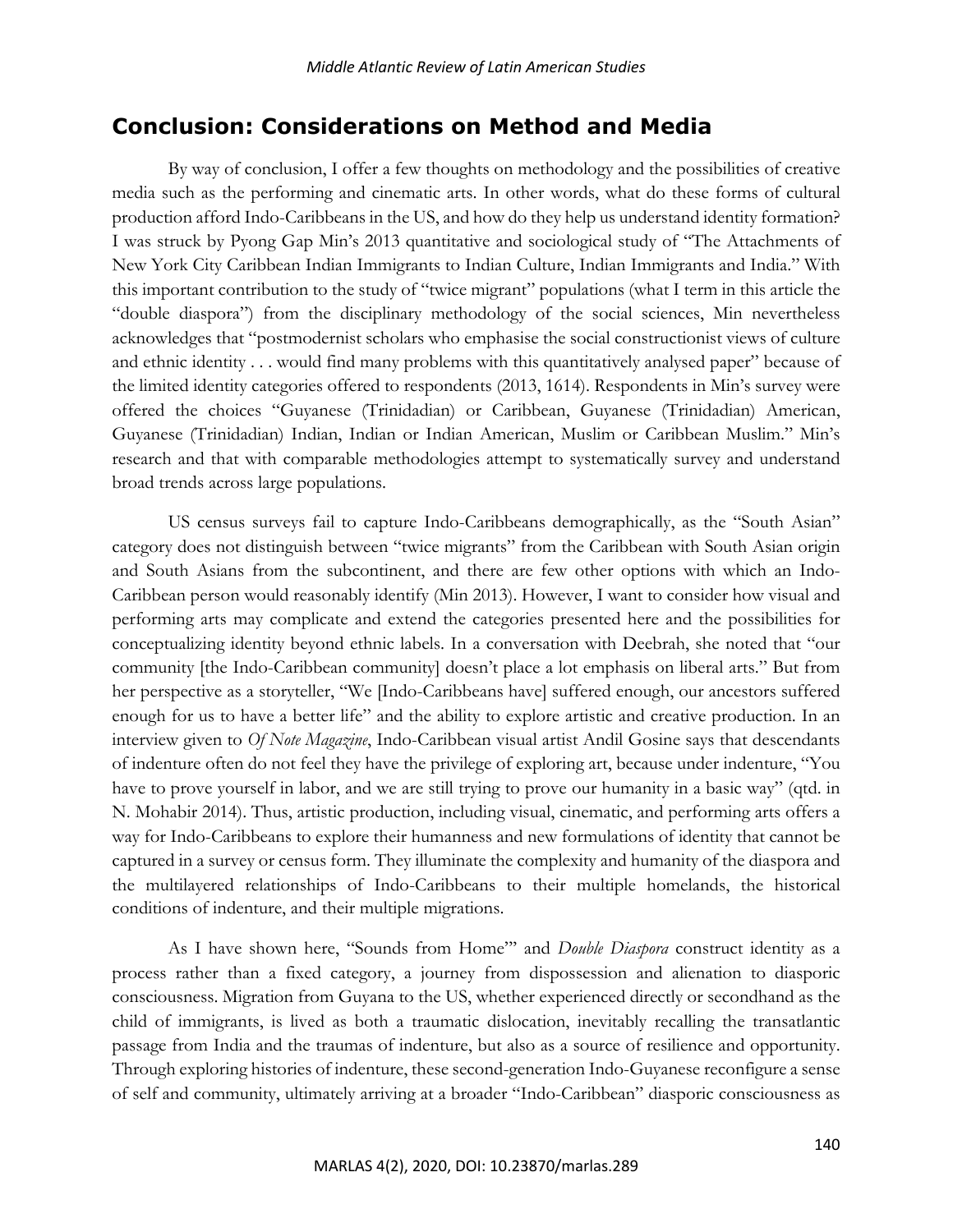process. The creative, innovative, and progressive formations of identity happening in Indo-Guyanese communities in New York deserve further scholarly attention in hemispheric studies of the Americas not only for the way that this generation reconceptualizes identity as a transnational, transgenerational process of multiple migrations, but the implications more broadly for how Indo-Caribbeans might impact discourses of race and ethnicity in the US, the Caribbean, and beyond.

# **Acknowledgements**

I would like to thank the University of Miami Institute for Advanced Study of the Americas for the summer field research grant that made this research possible. I would also like to thank Miranda Deebrah and Lissa Deonarain for their generous time, insight, and groundbreaking art that continues to forge community and solidarity among Indo-Caribbean peoples.

**Tarika Sankar** is a doctoral student in English literature at the University of Miami focusing on expressions of Indo-Caribbean identity and social justice activism in the North Atlantic diaspora. A Holmes and University of Miami fellow, Tarika also received a field research grant from the University of Miami Institute for Advanced Study of the Americas.

# **References**

Anjum, Zafar H.

2006 "Brij Lal on the Overseas Indian Identity." *Little India Magazine*, 12 Nov.: 102. https://littleindia.com/an-ode-to-the-indian-diaspora/.

Bahadur, Gaiutra

2014 *Coolie Woman: The Odyssey of Indenture*. Chicago: University of Chicago Press.

Das Gupta, Monisha, Charu Gupta, and Katerina Martina Teaiwa

2007 "Rethinking South Asian Diaspora Studies." *Cultural Dynamics* 19 (2–3): 125–140.

Deebrah, Miranda

- 2016 "#SouthAsianUnity: Indo-Caribbean Representation in the Diaspora." *Brown Girl Magazine*, September 2. https://www.browngirlmagazine.com/2016/09/unifying-southasianunityindo-caribbean-representation-in-the-diaspora/.
- 2017 "Sounds From Home." mirandarachel.com. https://mirandarachel.com/yoni-ki-raat/.

Deonarain, Lissa, dir. and prod.

2018 *Double Diaspora: A Portrait of Indo-Caribbeans in New York*. https://vimeo.com/270818481.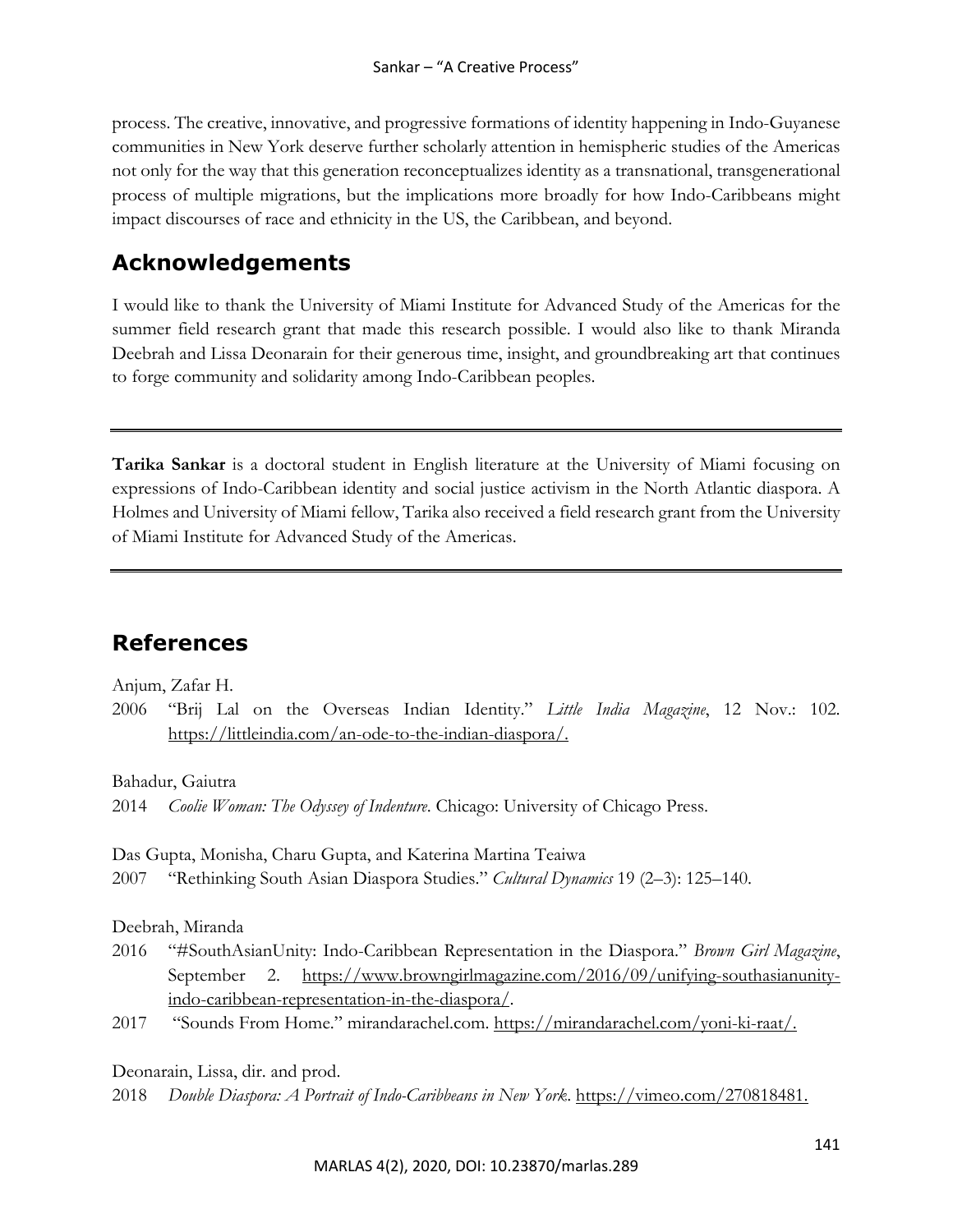### Despot, Odessa D.

2016 "Indo-Caribbean Women from Trinidad and Guyana: Hardships, Conflict, and Resiliency." *Meridians: Feminism, Race, Transnationalism* 13 (2): 1–27.

# Hosein, Gabrielle Jamela, and Lisa Outar, eds.

2016 *Indo-Caribbean Feminist Thought Genealogies, Theories, Enactments*. New York: Palgrave Macmillan US.

# Jackson, Stephanie Lou

2016 "From Stigma to Shakti: The Politics of Indo-Guyanese Women's Trance and the Transformative Potentials of Ecstatic Goddess Worship in New York City." In *Indo-Caribbean Feminist Thought Genealogies, Theories, Enactments*, edited by Gabrielle Jamela Hosein and Lisa Outar, 301–319. New York: Palgrave Macmillan US.

# Khan, Aisha

- 2007 "Rites and Rights of Passage: Seeking a Diasporic Consciousness." *Cultural Dynamics* 19 (2–3): 141–164.
- 2015 "Material and Immaterial Bodies: Diaspora Studies and the Problem of Culture, Identity, and Race." *Small Axe* 19 (3/48): 29–49.

# Mehta, Brinda J.

- 2004 *Diasporic (Dis)Locations: Indo-Caribbean Women Writers Negotiate the Kala Pani*. Jamaica: University of the West Indies Press. http://site.ebrary.com/id/10342274.
- 2006 "Engendering History: A Poetics of the Kala Pani in Ramabai Espinet's the Swinging Bridge." *Small Axe: A Caribbean Journal of Criticism* 10 (3): 19–36.

# Min, Pyong Gap

2013 "The Attachments of New York City Caribbean Indian Immigrants to Indian Culture, Indian Immigrants and India." *Journal of Ethnic and Migration Studies* 39 (10): 1601–1616.

# Mohabir, Nalini

2014 "Our Holy Waters and Mine: The Art of Andil Gosine." *OF NOTE Magazine.* http://ofnotemagazine.org/2014/04/30/5582/.

# Mohabir, Rajiv

2019 "Chutneyed Poetics: Reading Diaspora and Sundar Popo's Chutney Lyrics as Indo-Caribbean Postcolonial Literature." *Anthurium A Caribbean Studies Journal* 15 (1), article 4, 17 pp. http://doi.org/10.33596/anth.353.